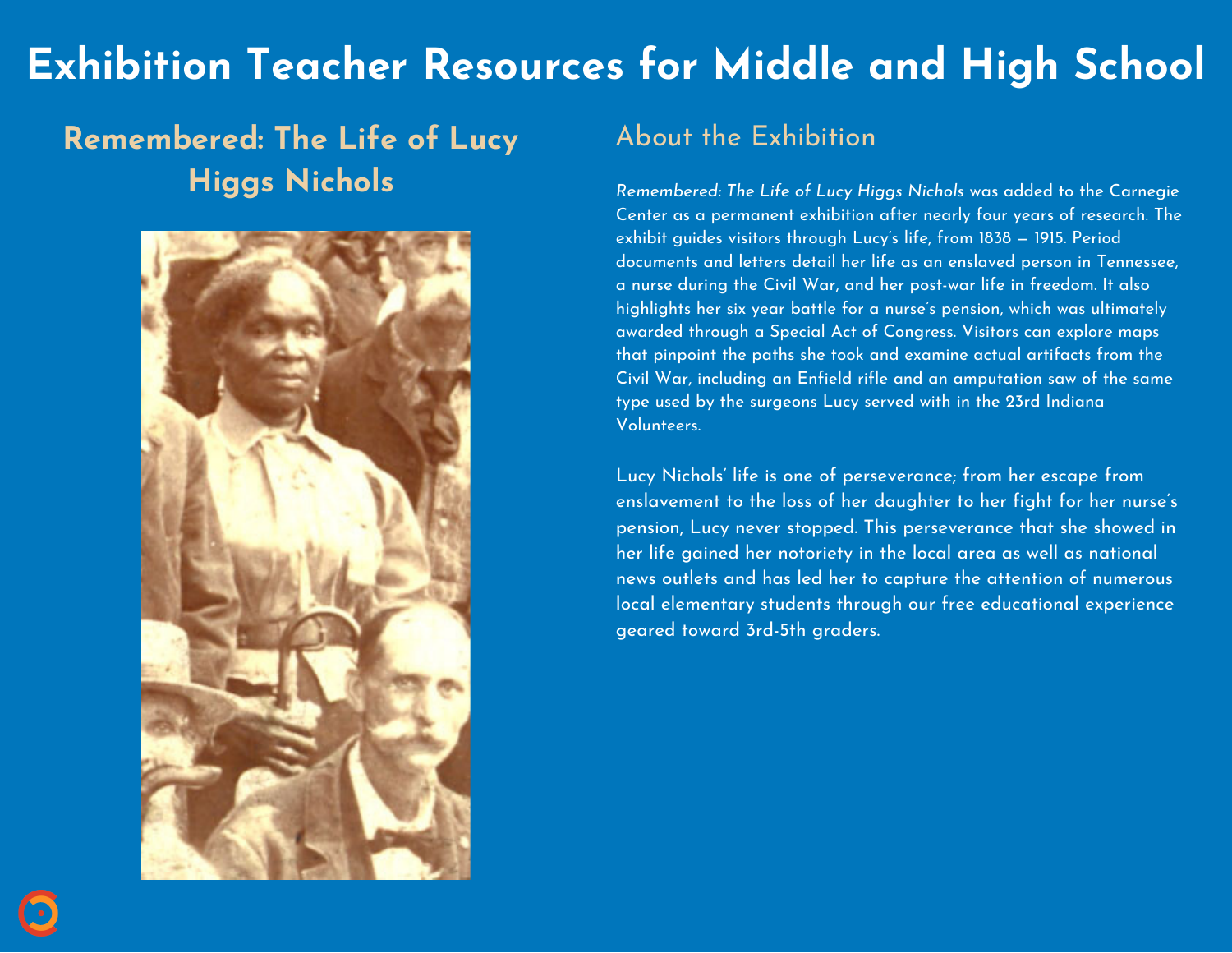### Questions for Viewing and Discussion

The following questions can be used to guide viewing and discussion of the artifacts and texts in the exhibition.

- What piece of information or artifact did you find most interesting? Why?
- . What stands out to you the most in the exhibition?
- How do the information and artifacts presented in the exhibition make you feel?
- This exhibition is made up of a multitude of primary sources. How are primary sources beneficial when exploring history?
- What do you want to know more about after viewing the exhibition?
- Lucy Nichols experienced many hardships throughout her life. How can she be used as a model of perseverance for people over 100 years after her death?

### **Activities**

#### Second Confiscation Act [Carousel](https://shelleygrayteaching.com/carousel/) Reading (Social Studies)

Divide the text of the Second [Confiscation](http://www.freedmen.umd.edu/conact2.htm) Act passed by Congress July 17, 1862 into smaller sections and post them around the classroom with a large piece of paper for students to record their thoughts about each section. Divide students up into groups, the same number as sections of the Act that you created. Students will go around to each section with their group to read each section and note the ways that each section would have helped or hurt Lucy as she was seeking her freedom. They will record their thoughts on the paper provided at each station. Once all groups have finished, have a full class discussion about the most and least beneficial parts of the Act for Lucy and others like her who would have been seeking their freedom in the early 1860s.

#### Petition to Congress (Social Studies/Language Arts)

After hearing the story of Lucy's life and all that she did to help the Union Army during the Civil War, students will use their skills at persuasive writing to petition Congress in favor of Lucy getting her nurse's pension. For reference, the Senators from Indiana in 1898, when Lucy was granted her pension, were David Turpie and Charles W. Franklin. Students can write their petition to either or both of those Senators. It took years of petitioning and

depositions for Lucy to finally be awarded her pension and this was made even more difficult due to the fact that Lucy did not know how to read or write herself. Students will use details of Lucy's life that they learned from the exhibition to write their petition on her behalf.

#### Found or Blackout Poetry (English/Language Arts)

After students view the exhibition of Lucy's life, distribute a page from a book or newspaper and have students create found poetry about Lucy's story from the text they are given. The text they receive does not have to be connected to Lucy. This is an opportunity for students to get creative with what they are given to create a found composition using the words and phrases they find. They may reuse their chosen words and phrases from the text they get to create their poems. For blackout poetry students will get one page of text and will cross out all but select phrases on the paper to create their poems about Lucy's story.

#### Eulogy for Mona (English/Language Arts)

Losing Mona at Vicksburg was a major moment in not only Lucy's life but also those who she served with in the 23rd. Have students write a eulogy for the young girl that could have been said by one of the soldiers who was at her humble service with Lucy and the other members of the 23rd. How these are shared with the class is up to you. They could be read aloud, hung in the hallway or on a bulletin board, posted online to Google Classroom, etc.

#### Memorial Design (Art Making)

Students will choose a person, such as Mona or Lucy, or a group of people, such as Civil War nurses or Black Civil War soldiers, and design a memorial for them. This design should include a chosen location for the completed memorial, a detailed drawing of what the memorial would look like, and a written description of the memorial. To take this one step further, students could present their proposals and have the class vote on their favorite.

#### Illustrated Map (Geography/Art Making)

Throughout her life Lucy moved around quite a bit. Some of this was her choice, some of it was at the hands of her enslavers. Use the maps in the exhibition to create a map of Lucy's life. Have students choose at least 5 locations that were important to Lucy's life. They should label the location and create an illustration that relates to the importance of that place to Lucy.